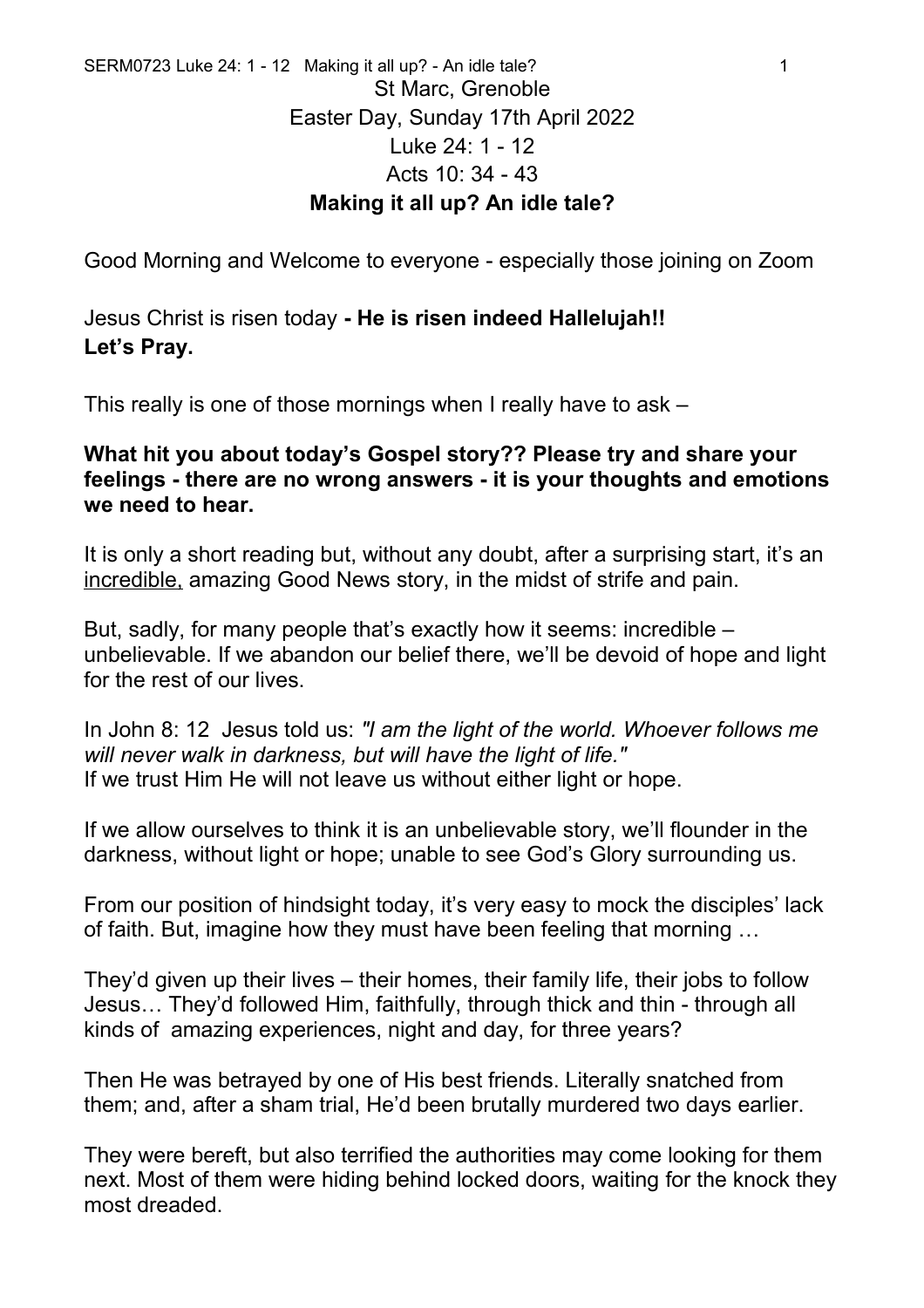But, very early that morning, a faithful group of women gathered (Mary Magdelene, Joanna, Mary, mother of James and some other friends). They went to the tomb where Jesus' body was laid, before the Sabbath curfew, driven by an urgent need to finish a job left undone, their final act of love for the Lord they loved so much; to embalm His broken body with the oils and spices they had prepared.

We're told, on that morning of the first day of the week (Sunday) when Mary Magdalene and the other women went to the tomb where Jesus had been laid, ready to care for and embalm His body, they found the big stone at the entrance rolled away (that was how people gained entrance to a tomb like this - which was often like a cave.) And they couldn't find Jesus' body.

Inside the tomb, there will have been a number of troughs carved out of stone, and there could have been bodies in all of them. But, elsewhere, we're told that this was a new tomb, so there were no other bodies in there.

Bodies were usually left in the troughs for about a year, by which time all the flesh would have disintegrated, leaving only the bones. The (dry) bones were then collected and placed in an ossuary jar (A jar for bones), which would have been buried in the ground, sometime later.

Imagine their surprise, bewilderment, horror, shock, disappointment and fear when they realised that the tomb was open and…empty! They were completely unable to understand exactly what was going on.

The women were puzzled - obviously, because they'd watched from a distance while Joseph of Arimathea laid Jesus' body in the tomb on Friday evening; and yet, on Sunday morning, Jesus' body was no longer there!

They stooped and went into the gloomy tomb … Suddenly two men in dazzling clothes stood beside them – they were terrified! Quite naturally, they bowed their faces to the ground – **What happened next??**

Yes, the men said: "Why are you looking for the living among the dead - in a graveyard?" And they went on to say: **"He is not here, but has risen!!"** 

"Don't you remember how He told you … that the Son of Man must be handed over to sinners, and be crucified, and on the third day rise again??"

If you close your eyes, you can almost see the penny dropping in the minds of those poor women; as they remembered Jesus' words.

They couldn't wait to tell the others; and, rushing back from the tomb they told their story to the eleven and the rest.